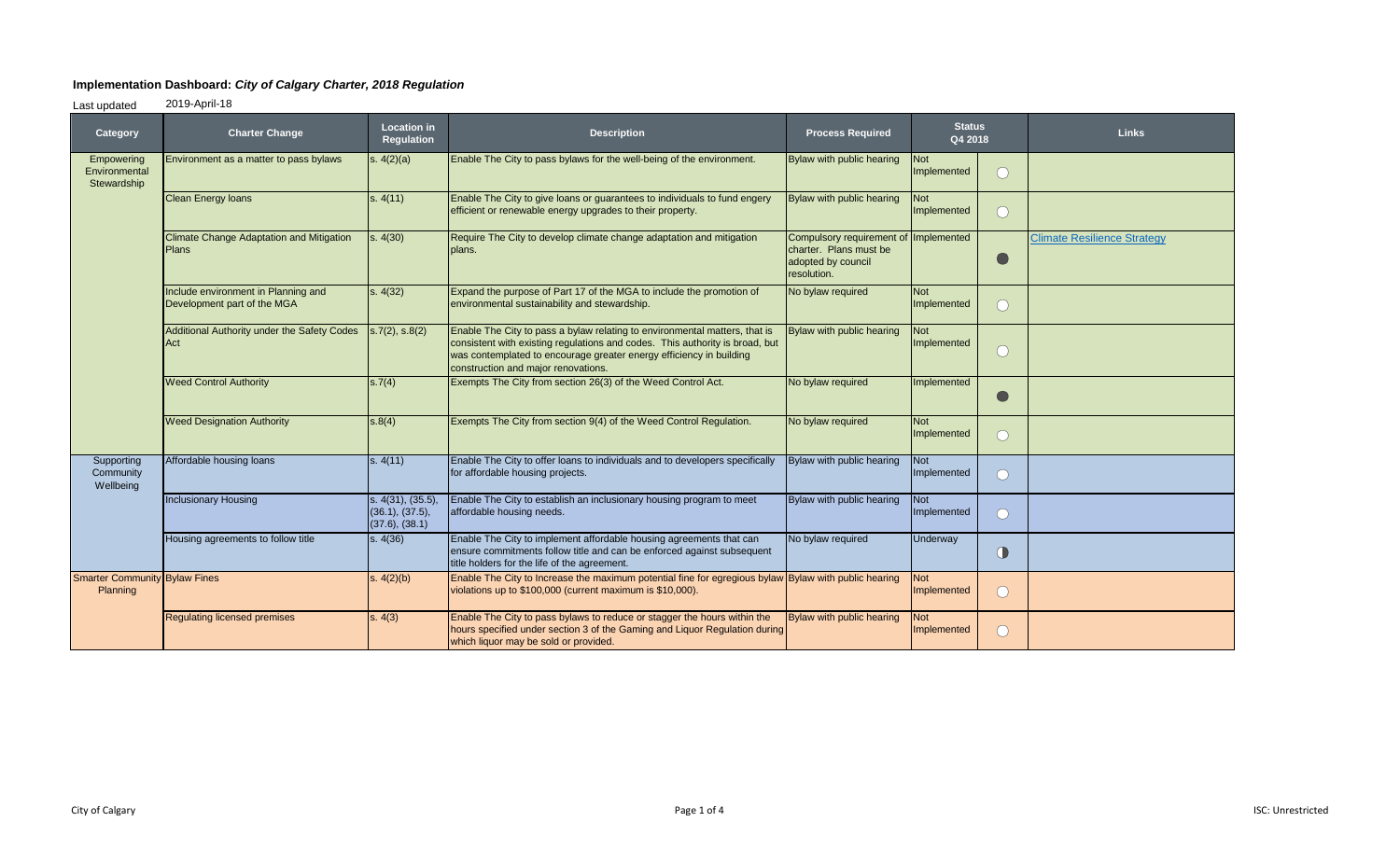| Category | <b>Charter Change</b>                                              | <b>Location in</b><br><b>Regulation</b>                         | <b>Description</b>                                                                                                                                                                                                                                                                                                                                                     | <b>Process Required</b>                                                                                                                | <b>Status</b><br>Q4 2018  |                                               | <b>Links</b>                                                                                                |
|----------|--------------------------------------------------------------------|-----------------------------------------------------------------|------------------------------------------------------------------------------------------------------------------------------------------------------------------------------------------------------------------------------------------------------------------------------------------------------------------------------------------------------------------------|----------------------------------------------------------------------------------------------------------------------------------------|---------------------------|-----------------------------------------------|-------------------------------------------------------------------------------------------------------------|
| Planning | <b>Smarter Community Define Derelict and Contaminated Property</b> | $s.4(16)(a)$ , (b)                                              | Enable The City to define subclasses for derelict and contaminated<br>property.                                                                                                                                                                                                                                                                                        | Bylaw with public hearing                                                                                                              | <b>Not</b><br>Implemented | $\bigcirc$                                    |                                                                                                             |
|          | <b>Local Improvement Taxes</b>                                     | s. 4(22)                                                        | Extend the period during which The City may impose a Local Improvement<br>Tax from three years to five years and extend the period during which the<br>improvement must be completed from one year to two years.                                                                                                                                                       | No bylaw required                                                                                                                      | Not<br>Implemented        | $\bigcirc$                                    |                                                                                                             |
|          | <b>Municipal Reserve</b>                                           | s. 4(31), (36),<br>(37.1), (37.2),<br>(37.3), (37.4)<br>s. 7(3) | Enable flexibility of uses on school reserve, municipal and school reserve,<br>and municipal reserve, as defined in joint use and planning agreements.<br>Also clarifies that the process developed through the joint use and planning<br>agreements applies for the disposal of freehold (fee simple) school sites,<br>whether or not on reserve land.                | Bylaw with public hearing                                                                                                              | <b>Not</b><br>Implemented | $\bigcirc$                                    |                                                                                                             |
|          | <b>Statutory Plans</b>                                             | s. 4(31), (33)                                                  | Enable The City to define additional types of statutory plans and where they Bylaw with public hearing<br>fit into the hierarchy of plans. Additional types of statutory plans must be<br>consistent with other statutory plans that apply to the same land.                                                                                                           |                                                                                                                                        | <b>Not</b><br>Implemented | ∩                                             |                                                                                                             |
|          | <b>Land Use Bylaws</b>                                             | s. 4(35)                                                        | Enable The City to structure the Land Use Bylaw to specify permitted and<br>discretionary uses across land use districts.                                                                                                                                                                                                                                              | Bylaw with public hearing                                                                                                              | <b>Not</b><br>Implemented | ∩                                             |                                                                                                             |
|          | Definitions for schools, hospitals and food<br>establishments      | s. $4(35)(b)(2.2)$                                              | Enable The City to modify the definitions for schools, hospitals, and food<br>establishments for the purposes of applying the Subdivision and<br>Development Regulation within the City.                                                                                                                                                                               | Bylaw with public hearing                                                                                                              | <b>Not</b><br>Implemented | $\left( \begin{array}{c} \end{array} \right)$ |                                                                                                             |
|          | <b>Off-site Levies</b>                                             | s. 4(35.1), (35.2)<br>(35.3), (35.4)<br>s. 5(2.1), (2.2)        | Enable The City to identify the types of infrastructure for which an off-site<br>levy may be imposed and establish the method for determining off-site<br>levies. Requires that The City consult with stakeholders in the<br>development of the off-site levy bylaw.                                                                                                   | Bylaw with public hearing                                                                                                              | <b>Not</b><br>Implemented | $\left( \quad \right)$                        |                                                                                                             |
|          | <b>Environmental Reserve assessment</b>                            | s.4(37)                                                         | Clarify that Environmental Reserve (ER) is assessed on a vacant parcel at<br>the time of subdivision.                                                                                                                                                                                                                                                                  | No bylaw required                                                                                                                      | <b>Implemented</b>        | $\Box$                                        |                                                                                                             |
|          | <b>Subdivision Process</b>                                         | $s.5(4)(a)$ , (b)                                               | Enable The City to vary or add to subdivision application requirements set<br>out in the Subdivision and Development Regulation through the Land Use<br>Bylaw, as well as require the subdivision authority to consider any other<br>matter provided for in the Land Use Bylaw when making a decision.                                                                 | Bylaw with public hearing                                                                                                              | <b>Not</b><br>Implemented |                                               |                                                                                                             |
|          | <b>Facility Setbacks</b>                                           | s.5(4)(c),(d)                                                   | Enables the City, by bylaw, to authorize the Development Auhthority or<br>Subdivision Authority to vary the requirements contained in sections (2) to<br>$(4)$ of the Subdivision and Development Regulation. If no bylaw is in place,<br>the Subdivision Authority can vary the requirements with written consent of<br>the Deputy Minister of Environment and Parks. | <b>Bylaw with public hearing</b>                                                                                                       | <b>Not</b><br>Implemented | $\left( \right)$                              |                                                                                                             |
|          | Variations to the Traffic Safety Act                               | s.6, s.8(3)                                                     | Provide The City with the authority to vary the certain components of the<br>Traffic Safety Act, as they apply within city boundaries: back-in angle<br>parking, variable speed limit signage, cycling infrastructure and operational<br>Issues, default maximum speed limits, and yielding to buses.                                                                  | Bylaw with public hearing<br>required to use authorities<br>with respect to cycling,<br>speed limits and signage.<br>and angle parking | Implemented               |                                               | To Amend Bylaw 26M96, the Calgary Traffic<br>Bylaw and Bylaw 41M2001, the Calgary<br>Parking Bylaw (1H2019) |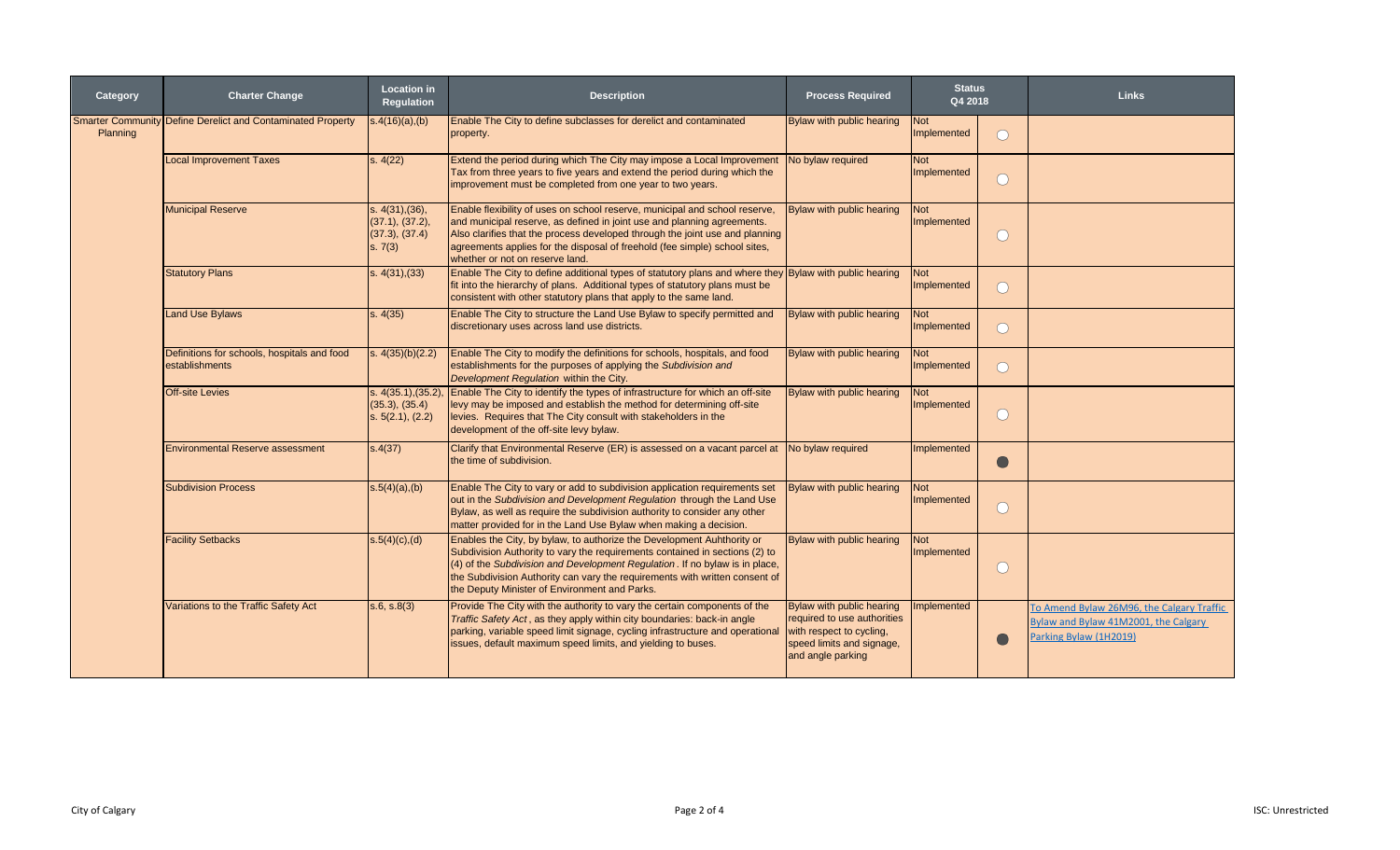| Category                                  | <b>Charter Change</b>                                                                                                                                    | <b>Location in</b><br><b>Regulation</b> | <b>Description</b>                                                                                                                                                                                                                                                                                                                                                                                     | <b>Process Required</b>                                                           | <b>Status</b><br>Q4 2018  |                                               | <b>Links</b>                                                         |
|-------------------------------------------|----------------------------------------------------------------------------------------------------------------------------------------------------------|-----------------------------------------|--------------------------------------------------------------------------------------------------------------------------------------------------------------------------------------------------------------------------------------------------------------------------------------------------------------------------------------------------------------------------------------------------------|-----------------------------------------------------------------------------------|---------------------------|-----------------------------------------------|----------------------------------------------------------------------|
| Improving<br>Administrative<br>Efficiency | <b>Bylaws and Municipal Purpose</b>                                                                                                                      | s. 4(4)                                 | Without restricting sections 7 and 8, allows Council to pass a bylaw for any No bylaw required<br>municipal purpose set out in section 3.                                                                                                                                                                                                                                                              |                                                                                   | <b>Not</b><br>Implemented | ∩                                             |                                                                      |
|                                           | <b>Delegation of Powers</b>                                                                                                                              | s. $4(5)(a)$                            | Enable City Council to delegate powers, duties or functions unless an<br>enactment or bylaw provides otherwise. Note: bylaw making authority<br>cannot be delegated.                                                                                                                                                                                                                                   | Bylaw with public hearing                                                         | <b>Not</b><br>Implemented | ∩                                             |                                                                      |
|                                           | <b>Tax Cancellation</b>                                                                                                                                  | s. $4(5)(b)$                            | Enable City Council to delegate the prior year's tax cancellations to<br>Administration, within certain parameters.                                                                                                                                                                                                                                                                                    | Bylaw with public hearing                                                         | <b>Underway</b>           | $\bigcirc$                                    | <b>Tax Penalty Cancellation Delegation</b><br>Charter Bylaw (1H2018) |
|                                           | <b>Financial Administration</b>                                                                                                                          | s. 4(6), (7), (8), (9)<br>(10), (12)    | Enable City Council to establish their own financial administration practices<br>for budgets, municipal accounts, financial statements, validity of borrowing,<br>and setting the financial year.                                                                                                                                                                                                      | No bylaw required.<br><b>Resolution required to</b><br>change the financial year. | <b>Not</b><br>Implemented | $\left( \begin{array}{c} \end{array} \right)$ |                                                                      |
|                                           | Debt Limit and Debt Servicing Policies                                                                                                                   | s. 4(7.1)                               | Enable City Council to obtain an external credit rating and then establish a<br>debt limit policy and a debt servicing policy.                                                                                                                                                                                                                                                                         | Bylaw with public hearing                                                         | <b>Not</b><br>Implemented | ◯                                             |                                                                      |
|                                           | Improvements use for manufacturing and<br>processing operations                                                                                          | s.4(13)                                 | Clarify that a property is assessable if improvements are not primarily used<br>for manufacturing or processing operations.                                                                                                                                                                                                                                                                            | No bylaw required                                                                 | <b>Not</b><br>Implemented | ∩                                             |                                                                      |
|                                           | Catch-all assessment class                                                                                                                               | s.4(16)(c), (d),<br>(18), (20)          | Provide amended definitions for "residential" and "non-residential"<br>assessment classes for The City. Clarifies that the non-residential<br>assessment class is the catch-all assessment class.                                                                                                                                                                                                      | No bylaw required                                                                 | Implemented               |                                               |                                                                      |
|                                           | Supplementary assessments on land                                                                                                                        | s.4(17)                                 | Enable The City to prepare supplementary assessments on property that<br>has changed from farm land to another use.<br>Farm land is assessed at significantly less than market value. The City<br>supports this policy for agricultural use, but seeks to ensure tax equity once<br>the land is no longer used for farming.                                                                            | Bylaw with public hearing                                                         | Not<br>Implemented        | ∩                                             |                                                                      |
|                                           | Allow continuous bylaws for supplementary<br>assessment and tax, sub-class and business<br>assessment and tax                                            | s.4(19),(22)                            | Enable City Council to make the following bylaws continous, rather than<br>annual:<br>1. Supplementary assessment and tax.<br>2. Sub-class and business assessment and tax.<br>3. Farmland supplementary assessment.                                                                                                                                                                                   | No bylaw required                                                                 | <b>Not</b><br>Implemented | ∩                                             |                                                                      |
|                                           | Local Assessment Review Boards (LARBs)<br>to award costs (delay business tax<br>complaints being heard by Composite<br>Assessment Review Boards (CARBs)) | s.4(23)                                 | Enable The City to delay the shift for business tax complaints to CARBs,<br>and instead leave the complaints at LARBs.<br>The City of Calgary is phasing out the business tax, while at the same time,<br>the province has elevated business tax complaints to CARBs. This would<br>require considerable administrative resources to make a switch for the last<br>remaining year of the business tax. | No bylaw required                                                                 | Implemented               |                                               |                                                                      |
|                                           | Evidence and Property Inspections                                                                                                                        | s.4(14),(25)                            | Clarify that the assessor may inspect properties following a complaint or<br>inquiry, and present that evidence at assessment review board hearings<br>that arises from inspection of the property completed for assessment<br>purposes.                                                                                                                                                               | No bylaw required                                                                 | Implemented               |                                               |                                                                      |
|                                           | <b>Increasing and Decreasing Assessments</b>                                                                                                             | s.4(26)                                 | Clarify that an assessment review board can increase or decrease an<br>assessment based on evidence provided by the assessed person and the<br>assessing body.                                                                                                                                                                                                                                         | No bylaw required                                                                 | Implemented               | $\bigodot$                                    |                                                                      |